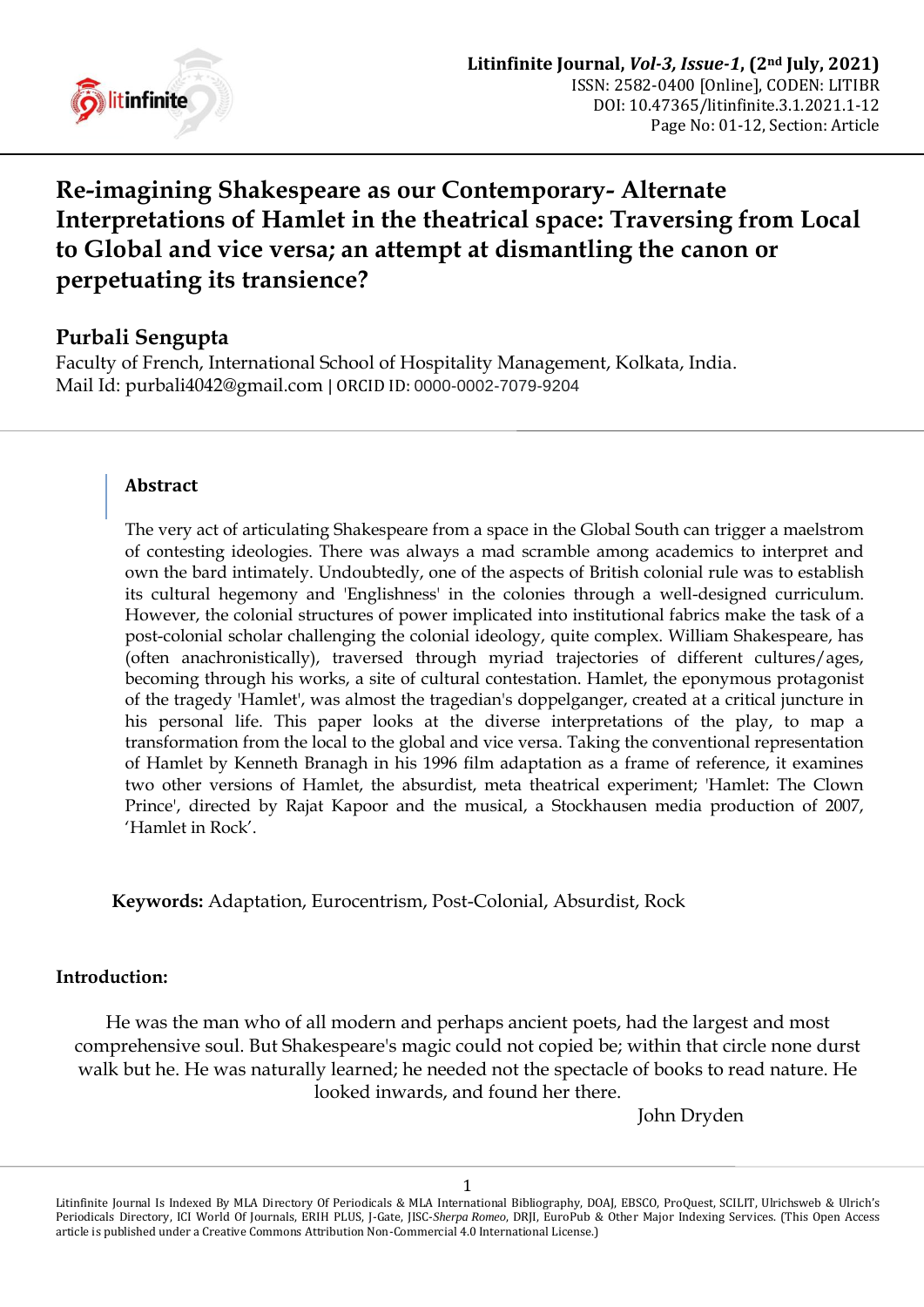

Hamlet's experience simply could not have happened to a plumber.

#### George Bernard Shaw

That William Shakespeare could function as an exhibit to entice onlookers is perhaps an established fact, as is pointed out by Clare Pettitt whilst analysing the spectacle of the Great Exhibition of 1851 where Shakespeare was indeed the show-stopper; "In the British Nave of the Crystal Palace, sandwiched between an "Improved open fire pedestal stove, with candelabrum for gas" by W. Bailey & Sons and an "Ornamental rustic dome of cast-iron, bronzed, 20 feet in diameter by 30 feet high"; and some "Garden- seats, [and] chairs" by the Coal brook Dale Company, visitors to the Great Exhibition of 1851 would have found exhibit number 83, listed in the Official Catalogue as "Unfinished statue of Shakespeare, from the Stratford bust" by John Bell" ([Marshall](#page-10-0) and Poole, 61). In this context Paul A. Kottman reminds us how the Shakespearean Canon has managed to generate persistent scholarly curiosity throughout decades; "The phrase "Shakespeare Cult" is often used to describe the intense attention paid by German writers and philosophers to Shakespeare's drama- starting specially, with writings by Gotthold Ephraim Lessing (1729-81), Johann Gottfried Herder (1744-1803) and Johann Wolfgang Goethe (1749-1832), extending to writings by Friedrich Schiller (1759-1805)....For Herder, a key figure in this movement, to engage Shakespeare is to better grasp one's own historical situation - rather than the other way around" ([Wells,](#page-10-1) 241). Elaborating further on the relevance of Shakespearean scholarship in contemporary times, Kottman explains, "The "Cult" of Shakespeare itself grew out of a deep sense of the historicity of Shakespeare's work, and of artistic practices generally - just as they sought to highlight in Shakespeare's works an occasion for us to become more historically self-aware' ([Wells,](#page-10-1) 257). Shakespeare's oeuvres have been widely proliferated through institutionalization of Western humanities in the colonies. The establishment of an independent Shakespearean Canon kept the interest flowing over the years often overshadowing conspiracy theories regarding the authorship of his work. For us in the colonies, the English handed us 'their' Shakespeare with its connotative virtues of Humanism, Eurocentrism and Universalism. Debating the institutionalization of English literary studies, Gauri Viswanathan while urging scholars to not downplay the severity of cultural hegemony operational from the early days of the British Raj, outlines the role curriculum played, "The curriculum is conceived here not in the perennialist sense of an objective, essentialized entity but rather as discourse, activity, process- as one of the mechanisms through which knowledge is socially distributed and culturally validated' ([Vishwanathan,](#page-10-2) 3). Therefore if Shakespeare is a cultural signifier functional through western discourse, it is indeed crucial to challenge and deconstruct the bardic tradition with counter discursive articulations. However subverting the Shakespearean canon does not mean substituting one set of reading practices with another because the very idea of canonicity is inbuilt in curriculum, academia and in the publication industry. Angele Eward Mangione in her analytical research work based on studying Shakespeare from a position of postcoloniality, states the need "to decolonize Shakespeare by dismantling the deep-seated, prejudicial ideologies of race, gender and colonialism that are evident in British drama such as Shakespeare's, and which have shaped the lives of millions of people who encountered Shakespeare through colonial education. On a personal level, these postcolonial writers recognise and expose the role

Litinfinite Journal Is Indexed By MLA Directory Of Periodicals & MLA International Bibliography, DOAJ, EBSCO, ProQuest, SCILIT, Ulrichsweb & Ulrich's Periodicals Directory, ICI World Of Journals, ERIH PLUS, J-Gate, JISC-*Sherpa Romeo*, DRJI, EuroPub & Other Major Indexing Services. (This Open Access article is published under a Creative Commons Attribution Non-Commercial 4.0 International License.)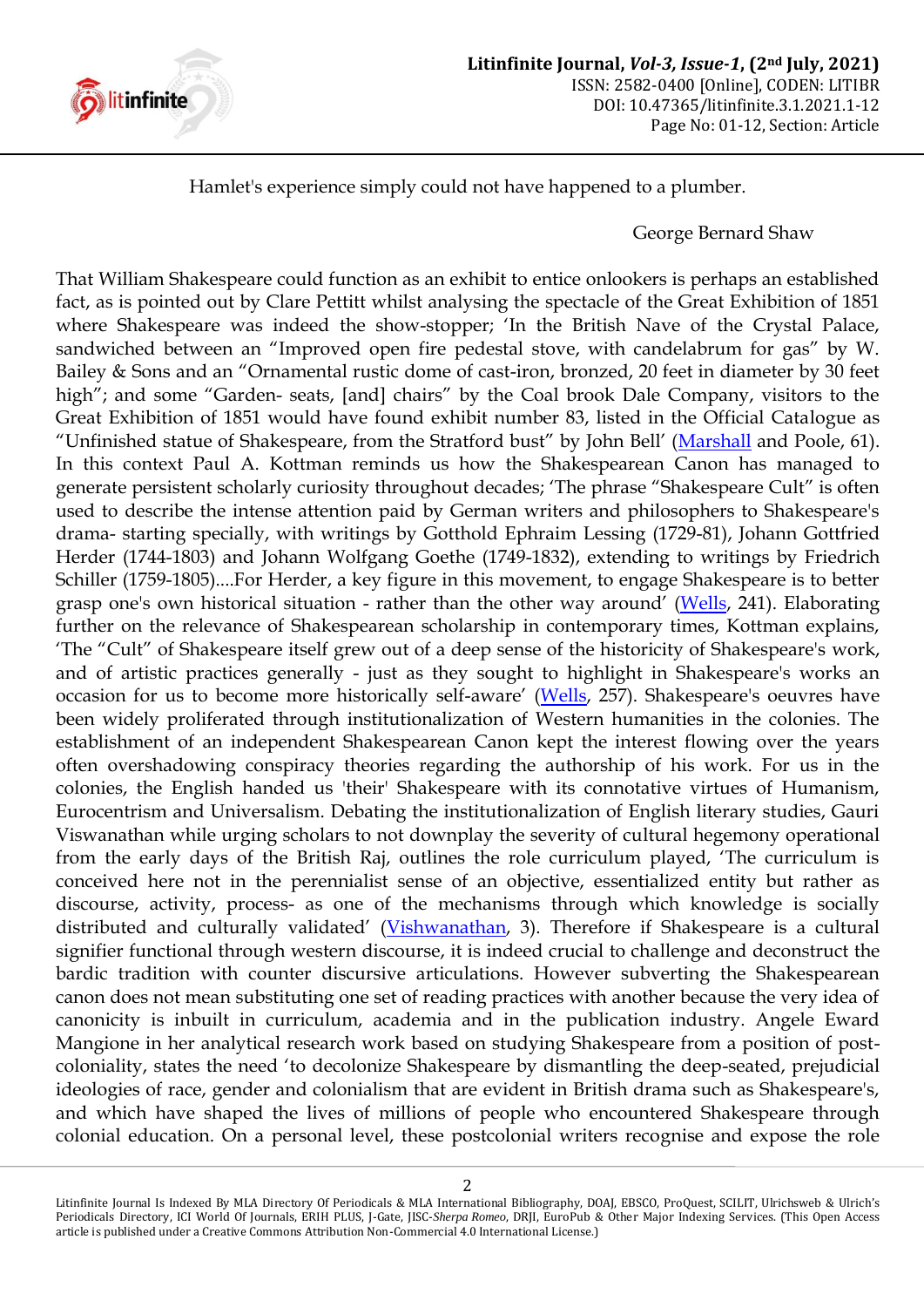

that English Literature played in disseminating dichotomies such as centre/margin, centre/periphery, canonical/uncanonical and civilized/uncivilized" ([Mangione,](#page-9-0) 148).

One of the best adaptations of William Shakespeare made in recent times is by Indian film maker Vishal Bhardwaj whose 'writing back' to Shakespeare birthed the trilogy - Maqbool (2003), Omkara (2006) and Haider (2014). Bhardwaj's adapted Shakespearean characters forayed into a disquieting world of domestic politics, sometimes staging their act in contested political territories like Kashmir or re-enacting a cautionary tale of love and betrayal in the outlandish backdrop of Uttar Pradesh, rife with mafia politics. Deconstructing Shakespeare by attempting to challenge the interior colonialities of a sovereign state or stoking the underbelly of the dark corridors of power and violence has almost inevitably made Vishal Bhardwaj's adaptations more than mere cultural translations. This paper makes an effort to scrutinize whether it is possible to embroil in a cultural politics of resistance through an effective coup de théâtre; Rajat Kapoor's "Hamlet: The Clown Prince' and the 2007 musical 'Hamlet in Rock' would be cases in point.

Exploring the idea of Shakespearean appropriation, Julie Sanders points out how; "The adaptation of Shakespeare invariably makes him 'fit' for new cultural contexts and political ideologies different from those of his own age. As a result, a historiographical approach to Shakespearean appropriation becomes also in part a study of theoretical movements; many theories which have had their intellectual foundation in recent decades, such as feminism, postmodernism, structuralism, gay, lesbian and transgender theory, post colonialism and now, increasingly, the new digital humanities, have all had a profound effect on the modes and methodologies of adapting Shakespeare" ([Sanders](#page-10-3), 58). However, She also insists us to be mindful of the fact that "Shakespeare was himself an adapter and imitator, an appropriator of myth, fairy tale, folklore, the historical chronicles of Holinshed, and the prose fiction and poetry of his day, as well as classical texts by Ovid and Plutarch" ([Sanders,](#page-10-3) 59). Debating further the contemporaneity of Shakespeare, Sanders highlights the commercial viability of Shakespearean scholarship; "His global currency in recent decades seems to further fuel that adaptability, recognizable as his 'brand' is in Asia, Latin America, West Africa and elsewhere. There are also undoubtedly economic and legal factors at play: Shakespeare is helpfully outside copy-right law, making him both safe and cheap, as well as fascinating, to adapt. And adaptation as an art, as we have already seen, feeds other adaptations, so the 'Shakespeare industry' is a self-generating force in this regard' ([Sanders,](#page-10-3) 60). While suggesting that any hint at 'participatory reading' would involve "intertextuality, and its specific manifestation in the form of adaptation and appropriation' ([Sanders](#page-10-3), 1), she further outlines how 'appropriation carries out the same sustained engagement of adaptation but frequently adopts a posture of critique, overt commentary and even sometimes assault or attack" ([Sanders,](#page-10-3) 6). In this context of cross-reading, the concept one refers to is, "Pastiche', another term of French derivation which is often assumed to have a satiric undertow or a parodic intention' ([Sanders,](#page-10-3) 7). This paper demonstrates that Rajat Kapoor directed, 'Hamlet: The Clown Prince' though is an appropriation of a canonical text within the theatrical dimension, however imbibes elements of parodic subversion which shares certain aspects of a Pastiche. Its fragmented and eclectic playfulness is vividly reminiscent of the postmodernist form; Pastiche. This paper also tries to explore how certain art

Litinfinite Journal Is Indexed By MLA Directory Of Periodicals & MLA International Bibliography, DOAJ, EBSCO, ProQuest, SCILIT, Ulrichsweb & Ulrich's Periodicals Directory, ICI World Of Journals, ERIH PLUS, J-Gate, JISC-*Sherpa Romeo*, DRJI, EuroPub & Other Major Indexing Services. (This Open Access article is published under a Creative Commons Attribution Non-Commercial 4.0 International License.)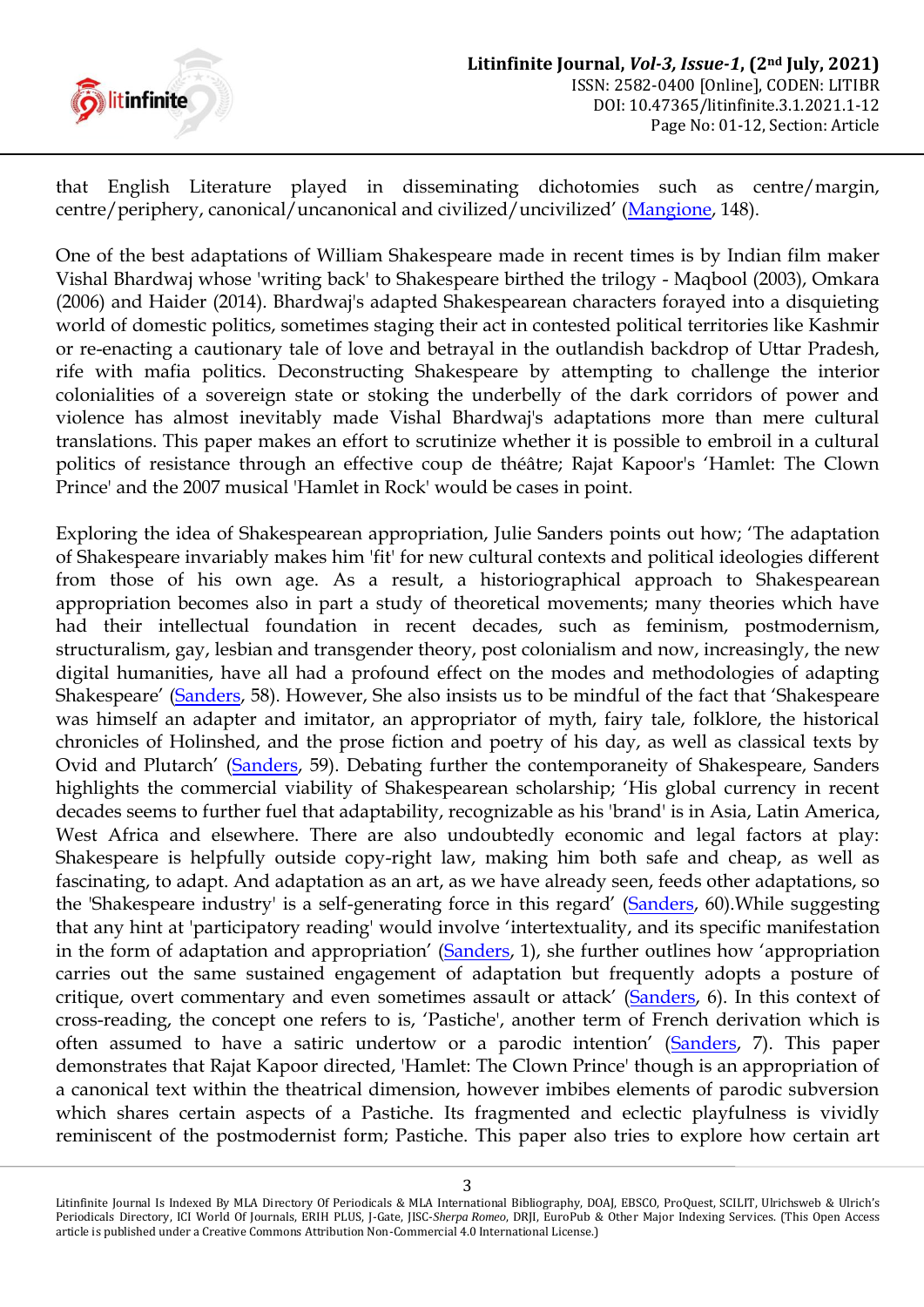

forms can dismantle established literary canons and allows new improvised versions of conventional textual tradition to shape itself. The musical rock version of Hamlet that is composed entirely on mixing Shakespearean dialogues with lyrical symbolism of electronic rock music is an interesting example of how intertextuality and cross-fertilized readings operate in literature.

#### **Hamletian Dilemna- A Classic Catch-22 Situation for Interpreters of the Play-Text?**

To be or not to be: that is the question: Whether 'tis nobler in the mind to suffer The slings and arrows of outrageous fortune, Or to take arms against a sea of troubles, And by opposing end them?

[Hamlet](#page-10-4) (3.1.64-98)

The story of Hamlet, a young prince who comes to set things right after his native kingdom of Denmark is in a stage of topsy-turvy Dom but ends up becoming a sort of agent provocateur caught up fighting his own demons is almost a cult in its own right. The play has always stirred popular imagination with suggestions of procrastination and inertia. Some critics like David Bevington consider Hamlet's humanity as a potent factor for his incapacity for action, "Shakespeare's way of humanizing his revenger is to present a Hamlet who is thoughtful, introspective, witty, capable of enduring friendships, deeply moved by the need for human affection both in his family and in romantic attachments, and philosophically inquisitive' ([McEachern,](#page-10-5) 60). He points out that this "internal conflict, in which civilized decency is posed with seemingly irreconcilable opposition against the need for brutally direct action, is the stuff of tragic greatness' ([McEachern,](#page-10-5) 61). The reason why Hamlet is in itself a canonical work lending contingency to subsequent adaptations, is because of its depiction of a world-weary protagonist (carrying the modernist tag of Weltschmerz) and with an almost postmodernist approach in his anti-heroic existential world view. If William Shakespeare, the bard, is 'of all ages' then Hamlet, surely, is 'of all cultural and temporal frames'. Some critics label the play religious as it represents a stereotyped Christian struggle; it is at the same time almost a morality play exposing the element of conflict hidden in a human soul. Hamlet, non-committal in his cause, cannot bring himself to kill Claudius - the probable murder a narrative and theatrical ploy that may have resolved all contradictions to ensure a smooth cathartic end. Gail Kern Paster while critiquing the play, points out that Hamlet's "efforts to change himself and his situation take the indirect form of putting on a play. The depressed prince requires the mimetic actions of others - professional players uninvolved in the political crisis and merely eager for patronage - to stimulate himself and Claudius into direct confrontation" ([Wells,](#page-10-0) 157). Colin Burrow explains, that compared to other tragic characters, "Hamlet by contrast persuades himself to "act" in the theatrical rather than the practical sense, by staging his play designed to "catch the conscience of the king"" ([McEachern,](#page-10-5) 16). This mix of 'play' and 'reality' which characterises Hamlet's 'playfulness' makes the tragedy profoundly representational, performative and translatable, particularly in terms of theatre or stage. The dilemma of course is persistent: whether there should/could be a generic transformation; can Hamlet be represented as a buffoonish character or a

Litinfinite Journal Is Indexed By MLA Directory Of Periodicals & MLA International Bibliography, DOAJ, EBSCO, ProQuest, SCILIT, Ulrichsweb & Ulrich's Periodicals Directory, ICI World Of Journals, ERIH PLUS, J-Gate, JISC-*Sherpa Romeo*, DRJI, EuroPub & Other Major Indexing Services. (This Open Access article is published under a Creative Commons Attribution Non-Commercial 4.0 International License.)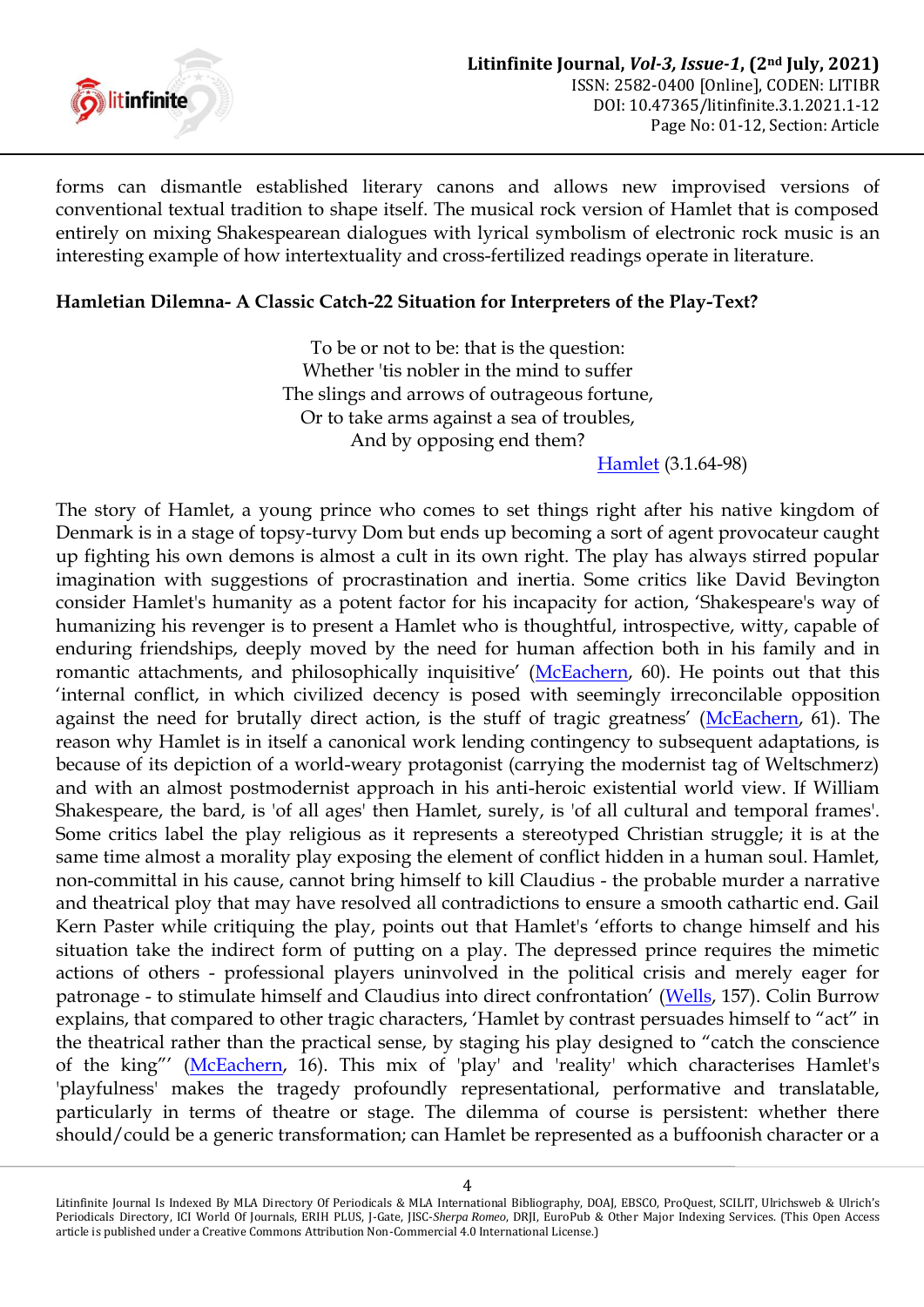

modern man dealing with his angst? Interpreters of Hamlet have always found themselves in a tricky catch-22 situation, plagued with a difficult choice to make, in appropriating the play: total metamorphosis of the canonical work or resembling the hypo text? Which should be the ideal reception? Julie Sanders draws a list of reasons behind Hamlets canonical standing; "Ophelia's tragic trajectory has proved of considerable interest to feminist adapters, male and female alike, Angela Carter's novels and short fiction are haunted by the image of Ophelia, often filtered through subsequent adaptational gestures, not least Pre-Raphaelite painting and cinematic interpretations. If feminism has found relational associations with Hamlet in more recent decades in the early 20th century, it was the work of Sigmund Freud and the influence of theories of psychoanalysis that placed the play at the heart of the literary canon. As the exploration of a mind in crisis, the play attracted numerous commentators and respondents, not least T.S. Eliot, whose essays and wider interest in this area proved influential both in the shaping of the canon and in the discipline of English literature itself" (Sanders, 66). When it comes to the question of the performance and staging of the play, "One factor that has amplified and extended the canonicity of Hamlet is that the prince of Denmark has come to be regarded as the culminating role for any aspiring young actor. It serves as a career touchstone as much as a literary one. The "actor of the day" is almost obliged to engage with the role in some format: in the 20th century Sir John Gielgud, Sir Laurence Olivier, Richard Burton and Kenneth Branagh among them' ([Sanders,](#page-10-3) 67).

#### **Branaghian Hamlet- a Shadow of Eurocentrism Behind the Mix of Melancholy and Bravado?**

According to Britannica, Kenneth Branagh, an actor-director born in Northern Ireland, is "credited with making Shakespeare accessible to the masses'. He adapted several Shakespearean plays on stage and onscreen with precision and creativity. Britannica mentions that one of the peaks of his career was in 1984 when he joined the prestigious Royal Shakespeare Company which provided him an opportunity to garner acclaim for playing Hamlet and Henry V. Critiquing the film version of Hamlet (1996) in which Branagh played the eponymous protagonist, Roger Ebert comments, "His Hamlet is long, but not slow, deep but not difficult, and it vibrated with the relief of actors who have great things to say and the right ways to say them. And in 70-mm. version, it has a visual clarity that is breath taking. It is the first uncut film version of Shakespeare's most challenging tragedy...Branagh's Hamlet lacks the narcissistic intensity of Laurence Olivier's (in the 1948 Academy Award winner), but the film as a whole is better, placing Hamlet in the larger context of royal politics, and making him less a subject for pity' ([Roger\)](#page-9-1). Ebert praising 'Branagh's visual showmanship', emphasises on the actor's histrionics, 'In all of his films, he reveals his joy in theatrical gestures" and this, Ebert believes, is one of the turning points of this uncut Hamlet, "the crucial role of the play within the play. Many productions reduce the visiting troupe of actors to walk-ons; they provide a hook for Hamlet's advice to the players, and merely suggest the performance that Hamlet hopes will startle Claudius into betraying himself' ([Roger\)](#page-9-1). What Roger Ebert suggests is that Kenneth Branagh's fundamental directorial move was making the play within the play primary, further pointing out how Branagh devised certain key moments in an extraordinary light, for example, "how Hamlet's most famous soliloquy (To be or not to be....) is delivered into a mirror, so that his own indecision is thrust back at him". In spite of the

Litinfinite Journal Is Indexed By MLA Directory Of Periodicals & MLA International Bibliography, DOAJ, EBSCO, ProQuest, SCILIT, Ulrichsweb & Ulrich's Periodicals Directory, ICI World Of Journals, ERIH PLUS, J-Gate, JISC-*Sherpa Romeo*, DRJI, EuroPub & Other Major Indexing Services. (This Open Access article is published under a Creative Commons Attribution Non-Commercial 4.0 International License.)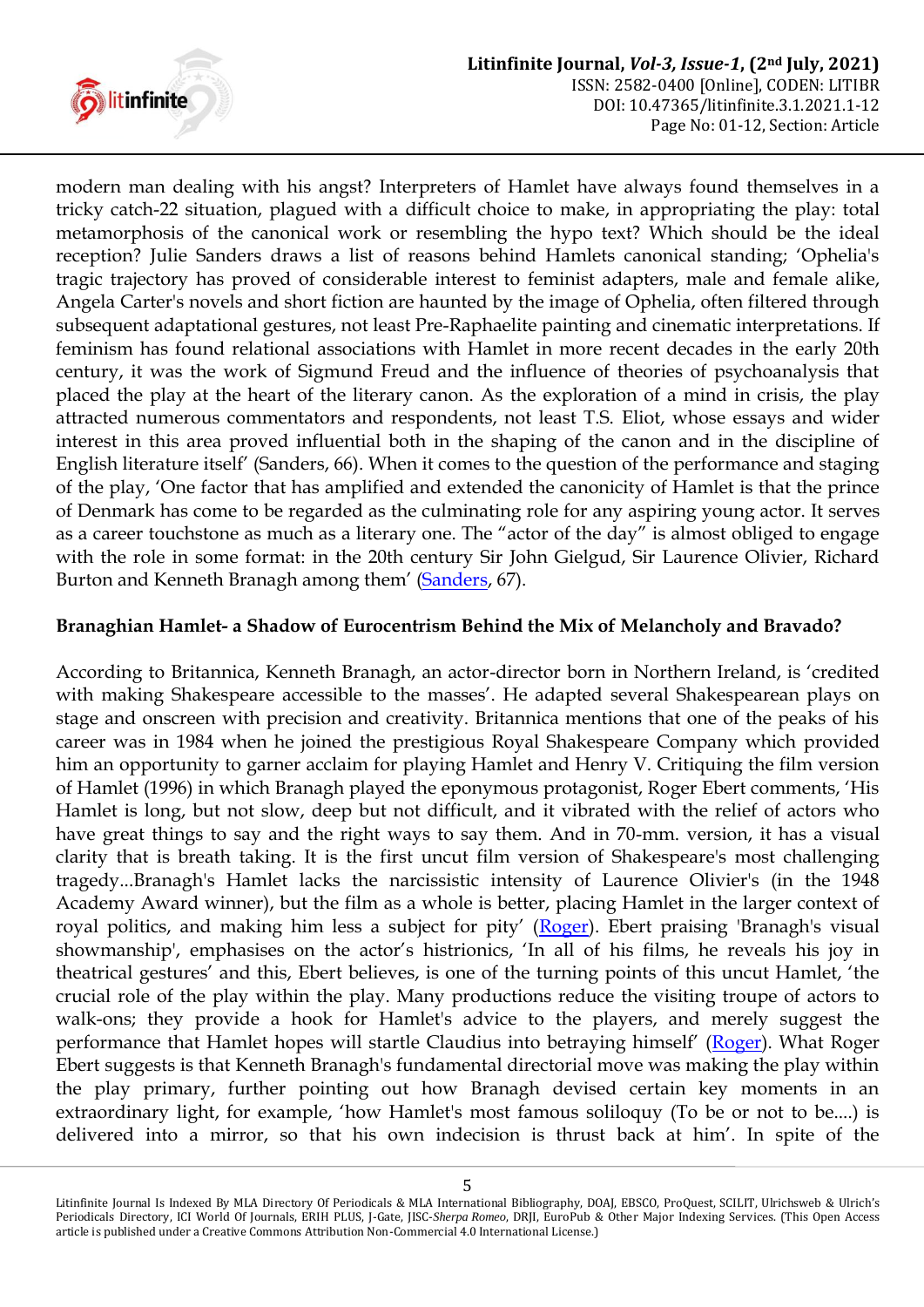

overwhelming reception that Branaghian Hamlet received, my argument is a tad critical. The play in its cinematic form may have displayed certain spectacular innovations but one may argue that it still remains an old wine served in a new bottle. The Branaghian Hamlet retains the authenticity of an Elizabethan/Danish protagonist whose experience of moral crisis, free will and choice is emblematic of a Eurocentric world view. It is Hamlet, the white European male born out of Renaissance learning, moved by Christian ideas of salvation, redemption and damnation, acting autocrat-like as a patriarch and ending up doing more damage to the rotten state of Denmark than anticipated. It is acutely disappointing that Branagh does not use his Irishness to toy with the thematic content of any Shakespearean play, including Hamlet, but rather sustains the same Eurocentric model rooted in western colonial framework. Branaghian Hamlet (like the Shakespearean original) returned to colonise his enemies, the women he loved but finally disintegrated into insanity while failing to colonise his own 'heart of darkness'. That Branagh could not transform into a James Joyce, is, again, a matter of choice on the part of the interpreter. If Branagh's Hamlet represents the universalistic principles of Shakespearean experience, as a Globalised concept, it is also, at the same time, very 'British' and 'European' born out of a specific historicity: Renaissance Humanism. This Hamlet is predominantly Elizabethan and a Dane. Therefore what is perceived as global can also be an articulation of the local and regional.

# **Deconstructing Hamlet - Towards a Metaphysics of Metatheatre: Rajat Kapoor's 'Hamlet-The Clown Prince':**

Some forms of adaptation focus on extracting a peripheral character from a canonical text and putting it under spotlight.

Tom Stoppard's 1967 play 'Rosencrantz and Guildenstern Are Dead' is one such instance of theatrical spectacle where two minor characters create an absurdist narrative deviating from the source text to re-define dramaturgy. Politically motivated renderings of Hamlet, aimed at filling in the gaps and fissures of the original, are not rare. It is a steady postmodernist concern to fracture the monolithic textual fabric of Hamlet in order to create alternate ideological spaces. The reader or spectator can play an active role in this act of 'reading of appropriative texts', which as Julie Sanders believes, 'is frequently involved in a process of reading between the lines, offering analogues or supplements to what is available in a source text, and drawing attention to its gaps and absences' [\(Sanders,](#page-10-3) 75). She deploys horticultural terms like 'Grafting' (Gerard Genette already employs this term in 'Palimpsests') to explain how a "creative move is sometimes achieved by extrapolating a particular story line or character's trajectory from the original and relocating that to a new context, historical, geographical and/or cultural' ([Sanders,](#page-10-3) 69). This is almost exactly what is illustrated through the Award winning Cinematograph production of Rajat Kapoor; 'Hamlet-The Clown Prince' which experiments with the stage, focuses on the idea of the 'play's the thing', breaks the fourth wall and engages with the audience to 'catch their conscience' in an almost Brechtian fashion. The action or inaction (Beckett like) begins with a group of clowns deliberating on staging the Shakespearean classic Hamlet with a comic intent to misinterpret, delete, edit or revise scenes to present their own improvised version in stylized gibberish, often in European languages (including

Litinfinite Journal Is Indexed By MLA Directory Of Periodicals & MLA International Bibliography, DOAJ, EBSCO, ProQuest, SCILIT, Ulrichsweb & Ulrich's Periodicals Directory, ICI World Of Journals, ERIH PLUS, J-Gate, JISC-*Sherpa Romeo*, DRJI, EuroPub & Other Major Indexing Services. (This Open Access article is published under a Creative Commons Attribution Non-Commercial 4.0 International License.)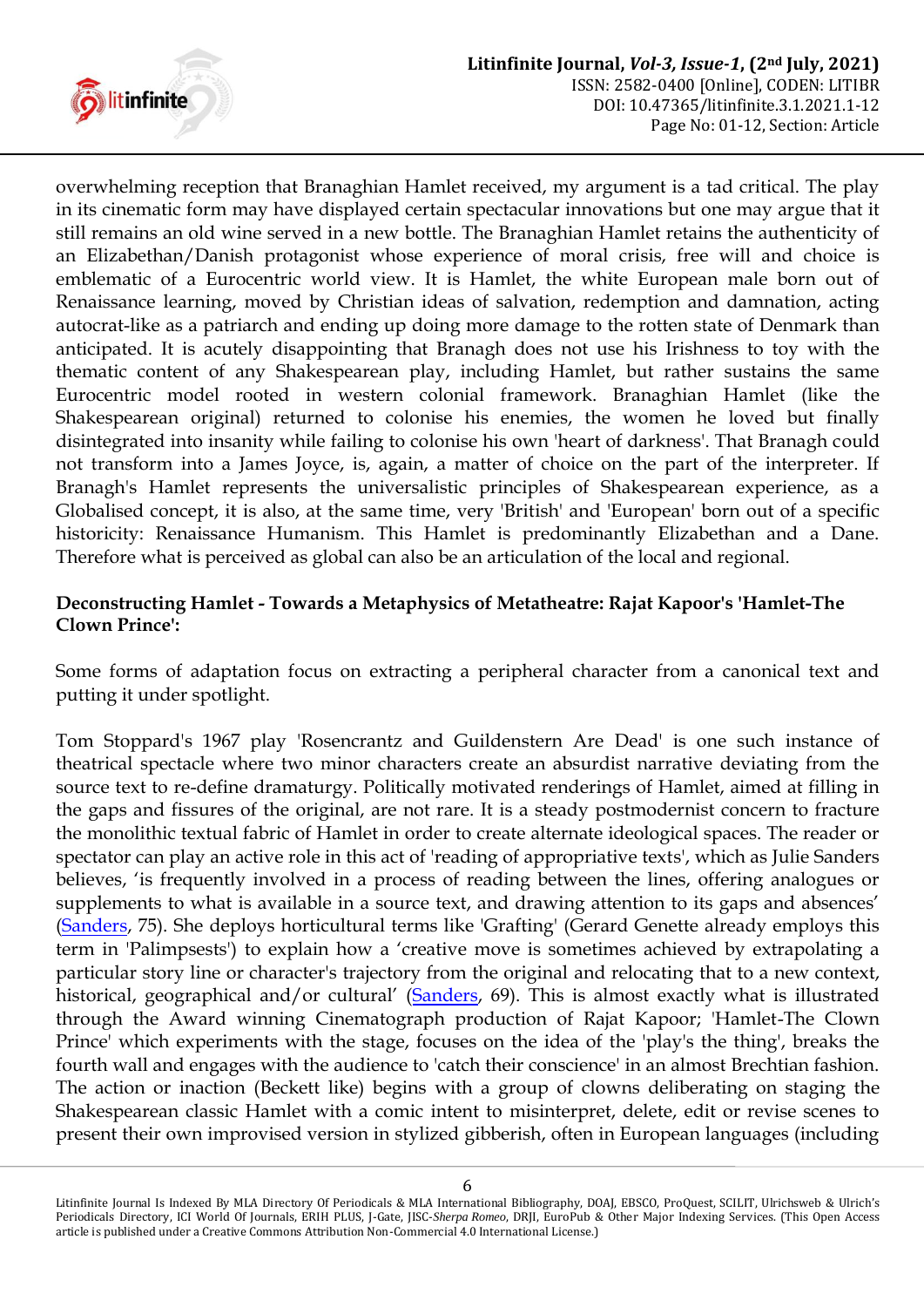

English) instead of Colloquial English. The cast comprised of exceptional talents like Atul Kumar playing the lead, Neil Bhoopalam, Namit Das, Puja Sarup, and Rachel D'Souza has an approx. 90- 100 minutes running time during which the idea of metatheatricality is foregrounded in a disturbingly persistent manner. As a spectator you cannot avoid your eyes from darting across the stage: observing every move of the actors, the visual gigs, as actors not involved in any particular scene are nevertheless present on stage drawing attention through funny interactions with others off stage. Kenneth Kwok makes the following observation, "There's everything from Keatonseque clowning to audience interaction; from straight forward slapstick to deadpan humour - for example when asked how one prepares for the part of Ophelia, an actor replies, "I'd take swimming lessons"...At one point a character says, "We are all going to die", then he points at a random member of the audience: "Even him". But, more significantly, against The Clown Prince's backdrop of mischievous tomfoolery, aspects of Hamlet can be presented straight so that they stand out in stark relief. The death of Ophelia is one scene that resonates powerfully as a result of this sudden isolation. Another is when the play closes around the actor playing Hamlet as he breaks the fourth wall and directly asks us, the audience, to actually stop and think what it would be like if we were to lose a loved one. Profound moments also come when comedy and tragedy are allowed to collide noisily: an actor questions why the company is staging Hamlet in the first place, bombastically proclaiming, "We are from India. There's enough tragedy in Asia"' ([The Flying\)](#page-10-6). The reviewer further points out how "Atul Kumar as the actor playing Hamlet with his surface expression, always seems to have something hidden, something still unsaid that inscrutability gives his Hamlet a gravitas that is immensely compelling' ([The Flying\)](#page-10-6).

Shonali Muthalaly, a theatre critic, comments on the play's effort at creating a melange of 'tragic drama and slapstick humour' as rare in 'theatre space'. According to the reviewer, the play is spontaneous 'simply because it's been known to evolve right up onstage, in front of audiences' (The [Hindu\)](#page-10-7). The critic continues, "After all, not only are a bunch of clowns trying hard to interpret the drama-tragedy-and-angst-filled original text (sometimes misinterpreting it, sometimes excitedly dreaming up meanings that never crossed Shakespeare's mind, often hopelessly entangling everything) but they also choose to tell their story in gibberish, sprinkled with key phrases from the original play...In spite of all the goofing about, the actors are sincere about finding the essence of Hamlet' ([The Hindu\)](#page-10-7). In an interview with The Hindu, the director Rajat Kapoor confesses how clowning as a leitmotif in his creative thought, emerged with the silent American comedies of early 20th century, the Charlie Chaplin and Buster Keaton films. Critic Urvashi Vashist labels the play, a pantomime, truly representing, "The poignant inner lives of these actors - pale-faced clowns suffering heart ache, huddled and whispering when not called upon to entertain - are unfurled in plain view, played out and upon by their fellows and by the audience; they are hidden only by the spectator's deliberate kindness, or inattention'([International Theatre\)](#page-10-6). The review further exaggerates the idea that the "seemingly impulsive patterns of movement seems largely a function of the distinctive, idiosyncratic choreography that specifies, marks and defines identities. Individuals with masked, painted faces are paradoxically, merely, "words, words, words", and through the gaudy reference points of motion, quintessentially themselves in silence" ([International](#page-10-6)  [Theatre\)](#page-10-6). Reviewing the play, Alfred Hickling points out that this theatrical piece balances itself on

Litinfinite Journal Is Indexed By MLA Directory Of Periodicals & MLA International Bibliography, DOAJ, EBSCO, ProQuest, SCILIT, Ulrichsweb & Ulrich's Periodicals Directory, ICI World Of Journals, ERIH PLUS, J-Gate, JISC-*Sherpa Romeo*, DRJI, EuroPub & Other Major Indexing Services. (This Open Access article is published under a Creative Commons Attribution Non-Commercial 4.0 International License.)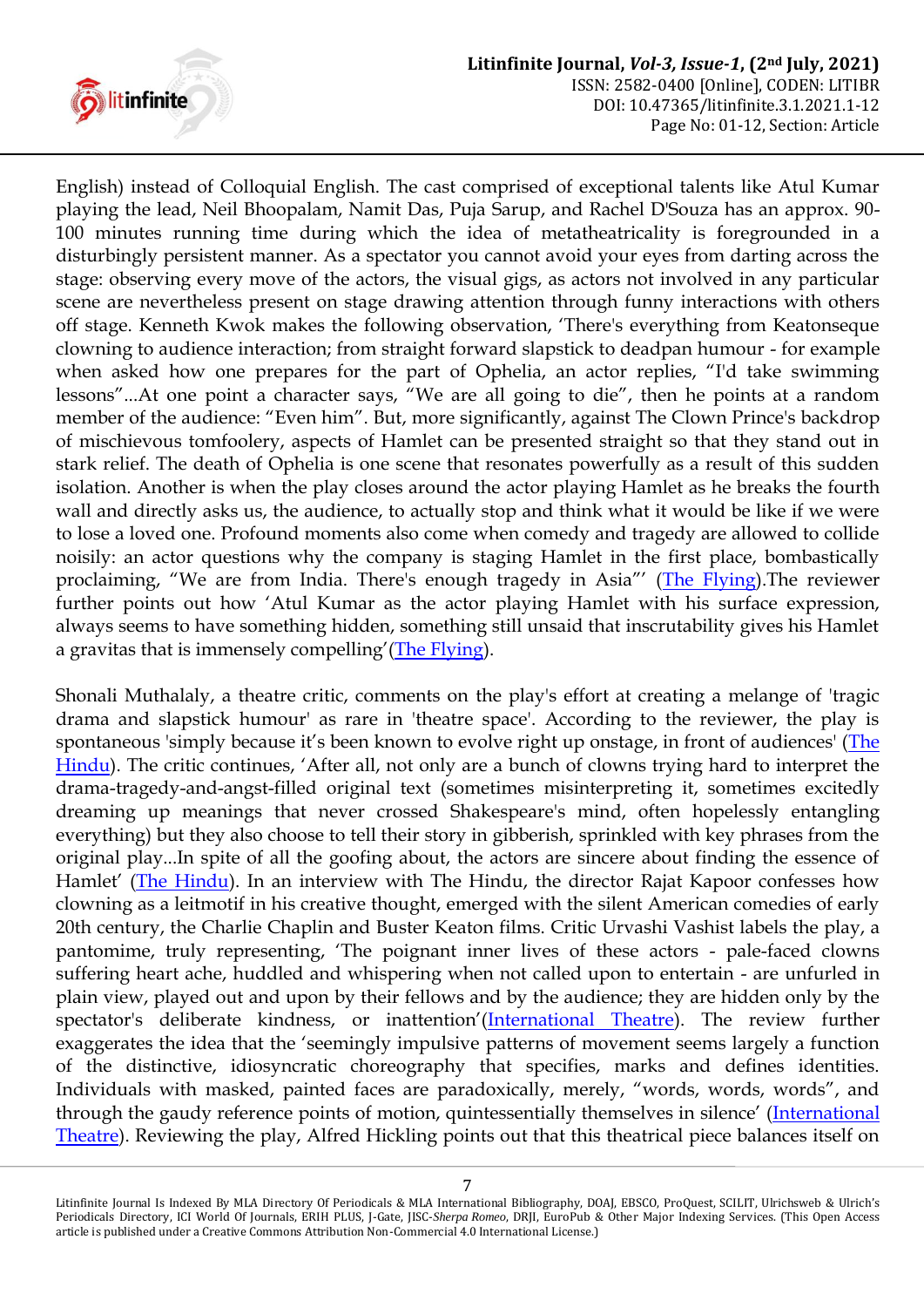

the actor playing Hamlet, "Atul Kumar presents a madman prone to fits of sanity, while his virtuoso vocal improvisations - approximately 40% in English - borrow from the Vidhushaka, the colloquial fool of Sanskrit drama, and the Bollywood method of presenting the dialogue in several different languages at once' [\(The Guardian\)](#page-10-8).

'Hamlet - The Clown Prince', is the first in the series of Shakespearean adaptations directed by Rajat Kapoor who in an interview with Damini Kulkarni [\(Scroll.in\)](#page-10-9), acknowledged the difficulty of translating Shakespeare into contemporary theatre along with recognising his passion for fusing stand-up comedy with traditional theatre.

The play basically requires the audience to willingly suspend their disbelief (including their awareness of the source text), to instead employ pure imagination for this joyride of nonsensical humour. Most importantly, as the tomfoolery onstage engages the attention of the audience by dismantling the fourth wall, the play becomes an absurdist classic - reminding one of Beckettian and Pinteresque stage ideologies. The intricacies of Hamletian existential crisis could develop into a potent theme in absurd theatre, deploying metatheatrics to hint at a more sublime philosophy. It would be a fair judgment if one deduces that 'Hamlet - The Clown Prince' is strongly reminiscent of Brechtian epic theatre. Outlining the idea behind Epic theatre, Robert Gordon states, "Brecht was interested in self-consciously retelling a story rather than realistically embodying the events of a narrative. His techniques encouraged the spectator to view the way in which playwright and actors presented the tale, exposing the mechanisms of theatre, and promoting an attitude of curiosity rather than emotional and empathic response to the acting typical of the naturalistic and expressionistic forms dominant in German Theatre at the time'. Kapoor's play uses some spectacular ploys of "Verfremdungseffekt" (Brecht introduced it through unexpected interruptions in the flow of the narrative: change in lighting or break in dialogue) by drawing attention of the audience to the play's constructedness. According to Gordon, "Verfremdungseffekt is a distancing device or defamiliarisation effect, that makes the everyday appear surprising in order to enable a spectator to interrogate each dramatic event rather than regard it as part of a 'natural order'....The cognitive disruption provoked by all of Brecht's techniques serves to alter the spectator's habitual way of thinking about the way things are'. The clown-cast of the play with painted visages and comic one liners are the major disruptions/interruptions onstage in the Brechtian sense, exposing the spontaneous improvisations that metatheatrical practices engage in. Moreover from a postcolonial vantage point, the play mystifies generic divisions (between comedy and tragedy) and through nonsense theatre subverts the canonical status of Shakespearean Hamlet which, as a ubiquitous presence in the curriculum of colonies, has long colonised the native mind. The very idea of a troupe of clowns deconstructing a Shakespearean classic, playing with the text but at the same time, enacting through their comedy an awareness of Death that underpins the original Shakespearean tragedy, is, in itself an unforgettable theatrical experience of our times. The play is 180 shows old debuting in around 2009 and has travelled extensively around the Globe. In the light of the above fact, one can presumably argue that a local expression can transcend transnational bounds to become globalised as a cultural product. The categories 'local' and 'global' are, perhaps, not adequate parameters to map such distinctive trajectories.

Litinfinite Journal Is Indexed By MLA Directory Of Periodicals & MLA International Bibliography, DOAJ, EBSCO, ProQuest, SCILIT, Ulrichsweb & Ulrich's Periodicals Directory, ICI World Of Journals, ERIH PLUS, J-Gate, JISC-*Sherpa Romeo*, DRJI, EuroPub & Other Major Indexing Services. (This Open Access article is published under a Creative Commons Attribution Non-Commercial 4.0 International License.)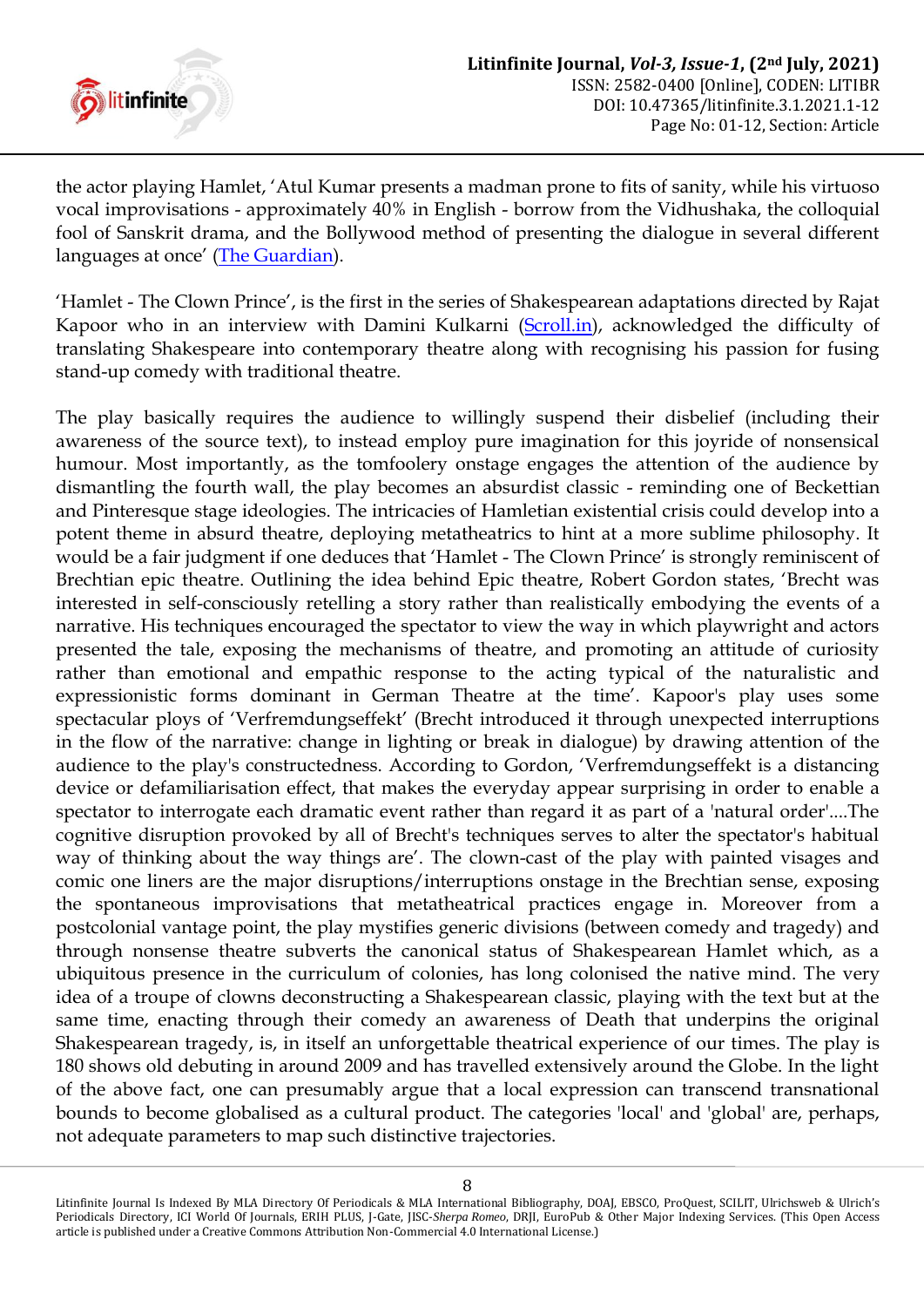

### **Hamlet as a Rockstar - Punk/Counter Culture's Claim over Hamlet:**

Will Straw, when trying to document the rise of Rock Culture, particularly Heavy Metal in the West in the 1970s, observes how rock music is 'heavily male dominated' and how "The recurrence of black leather and "rebel" postures in the iconography surrounding such music', was decidedly masculinistic (During, 459). Straw explores the complexity of rock culture by pointing out how, "certain types of rock (glitter, punk) accomplished important interventions in sexual politics" (During, 461). It demonstrates how certain motifs of rock music finds poignancy in Stockhausen Media production of 2007: Hamlet in Rock, which appears to be an excessive endeavour in valorisation of masculinity. The play which is an adaptation of Shakespearean Hamlet reinvented in a rock musical form has an interesting ensemble cast comprised of American and German actors, with Monika Muller and Rudolf Volz as creative and concept design heads. Before we move to the nuances of this reading of Hamlet, let us comprehend the musical in a nutshell. The stage designed by Peter Gric is minimalistic with a few wooden stairs and an elevated pedestal which serves as arena for important actions of the play; the coronation of Claudius, the murder of Polonius and for the staging of the play, 'The Mousetrap'. The musicians with their electronic guitars and equipment are seated onstage throughout the two hours of dramatic action. Unlike the traditional adaptations (including Branagh's), the musical does not begin with the visitation of the Ghost of Hamlet's father but rather with a song and a haunting refrain: 'All that lives must die'. The play employs all original Shakespearean lyrics, some of which are breathtakingly jazzy. Paul Miller, the actor playing Hamlet, appears onstage, dressed like a punkstar, all in black, almost a roadside junkie flaunting a unisex hairstyle, delivering stunning numbers like 'Hey get thee to a nunnery' which can seduce any rock fandom. However there may be certain complications in this musical dramatization which I wish to foreground; primarily, the gendered structure of the narrative framed by deployment of rock music which though may have counter hegemonic undertones and resonate with subversion of authority (that gives authenticity to the depiction of Hamlet and his melancholic disposition), yet sadly end up reinforcing gender stereotypes. From the very beginning Rock becomes a mode of male protest; Hamlet standing up against Claudius, Polonius, Laertes, Gertrude and Ophelia exhibiting an extreme form of hyper-masculinity, bordering on themes of sexual lapse, betrayal and adultery as a 'feminine thing'. The song, 'Frailty thy name is woman', performed with rage and vigour true to that of a rock performer, demonstrates how rock can operate to symbolise male prowess. This musical combines the masculine power of rock with Shakespearean tragic philosophy to represent a brutal world of patriarchy where Women are relentlessly persecuted for their sexual excesses. Like any play of Harold Pinter, the women characters onstage become vessels of male resentment in the form of violent outpourings of rock music while the women are assigned soft, flowery numbers. The machismo of Rock becomes a gender referent in acting as a touchstone of heteronormativity where any traces of emotional weakness or effeminacy of the hero is dissolved through hard-hitting powerful rock music. Therefore violence in music and theme works in tandem to celebrate the true form of male liberty. The Hamlet of 'Hamlet in Rock' who begins as a fainthearted, foppish, dandy like character rediscovers himself during the action onstage, through rock music, to evolve into a homophobic and misogynist maniac.

Litinfinite Journal Is Indexed By MLA Directory Of Periodicals & MLA International Bibliography, DOAJ, EBSCO, ProQuest, SCILIT, Ulrichsweb & Ulrich's Periodicals Directory, ICI World Of Journals, ERIH PLUS, J-Gate, JISC-*Sherpa Romeo*, DRJI, EuroPub & Other Major Indexing Services. (This Open Access article is published under a Creative Commons Attribution Non-Commercial 4.0 International License.)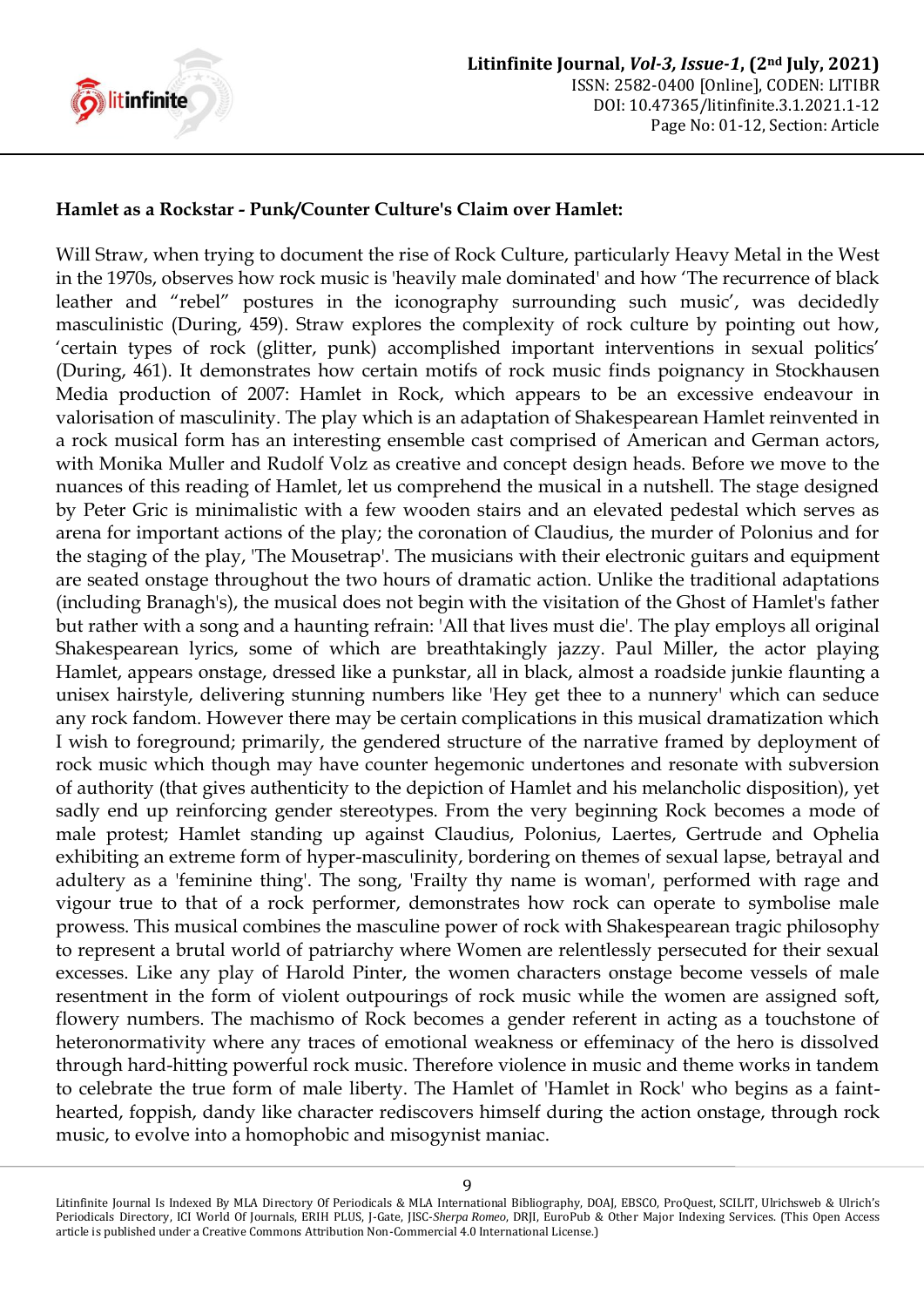

#### **Conclusion**:

We can say of Shakespeare that never has a man turned so little knowledge to such great account.

T.S. Eliot

This paper attempts to explore how diverse readings and performance of Shakespeare can dismantle the elusive categories of 'local' and 'global' along with demonstrating how local interpretations are globalised just as global products are historically born out of local particularities. The reason why William Shakespeare's popularity never wanes is because of the malleability of his art and the timelessness of his thematic content. In this paper, Kenneth Branagh's 1996 cinematic adaptation of Hamlet was a reference point, a parameter of Eurocentrism against which two other adaptations of Hamlet were weighed, Rajat Kapoor's Serio-Comic, 'Hamlet -The Clown Prince' and Stockhausen Media production of 2007, 'Hamlet in Rock'. These two appropriative interpretations of Hamlet transform generic divisions to present Hamlet with a new twist; while the musical 'Hamlet in Rock' challenge the divide between high and popular culture, Rajat Kapoor's Hamlet presents an absurdist version of a soul caught in moral crisis. It is undeniable that any adaptation of a canonical work helps exaggerate the relevance of the canon and often adds to its perpetuation. The interest surrounding Shakespearean canon and its subsequent readings could neither be just a global or local phenomena but rather mystifies the distinctions between the two in a transnational context wherein an Asian production can reach a Global audience while, what is considered universal or global can remain sadly, parochial in its Eurocentric concerns. One must acknowledge that Hamlet, as a thinking subject was born out of a specific historicity and epistemological quest and its germination is narrowly rooted in a certain period of History. Likewise, any local enunciation is a result of the confluence between regionalism and globalism. The only question that this paper may not have answered satisfactorily is whether such a flux of Shakespearean adaptations can dismantle or perpetuate the canon, for the simple reason that it is, perhaps, an ongoing continuum.

#### **References**

- <span id="page-9-1"></span>Ebert, Roger. "Hamlet Movie Review & Film Summary." *Rogerebert.com*. N.p., 1997. Web. 16 June 2021 . <https://www.rogerebert.com/reviews/hamlet-1996>.
- <span id="page-9-0"></span>Eward-Mangione, Angela. "Decolonizing Shakespeare: Race, Gender, And Colonialism In Three Adaptations Of Three Plays By William Shakespeare." Doctor of Philosophy (Ph.D.). University of South Florida, 2014. Print.
- Gordon, Robert. "Brecht, Interruptions And Epic Theatre." *The British Library*. N.p., 2017. Web. 14 Apr. 2021 . <https://www.bl.uk/20th-century-literature/articles/brecht-interruptions-and-epic-theatre>.

Litinfinite Journal Is Indexed By MLA Directory Of Periodicals & MLA International Bibliography, DOAJ, EBSCO, ProQuest, SCILIT, Ulrichsweb & Ulrich's Periodicals Directory, ICI World Of Journals, ERIH PLUS, J-Gate, JISC-*Sherpa Romeo*, DRJI, EuroPub & Other Major Indexing Services. (This Open Access article is published under a Creative Commons Attribution Non-Commercial 4.0 International License.)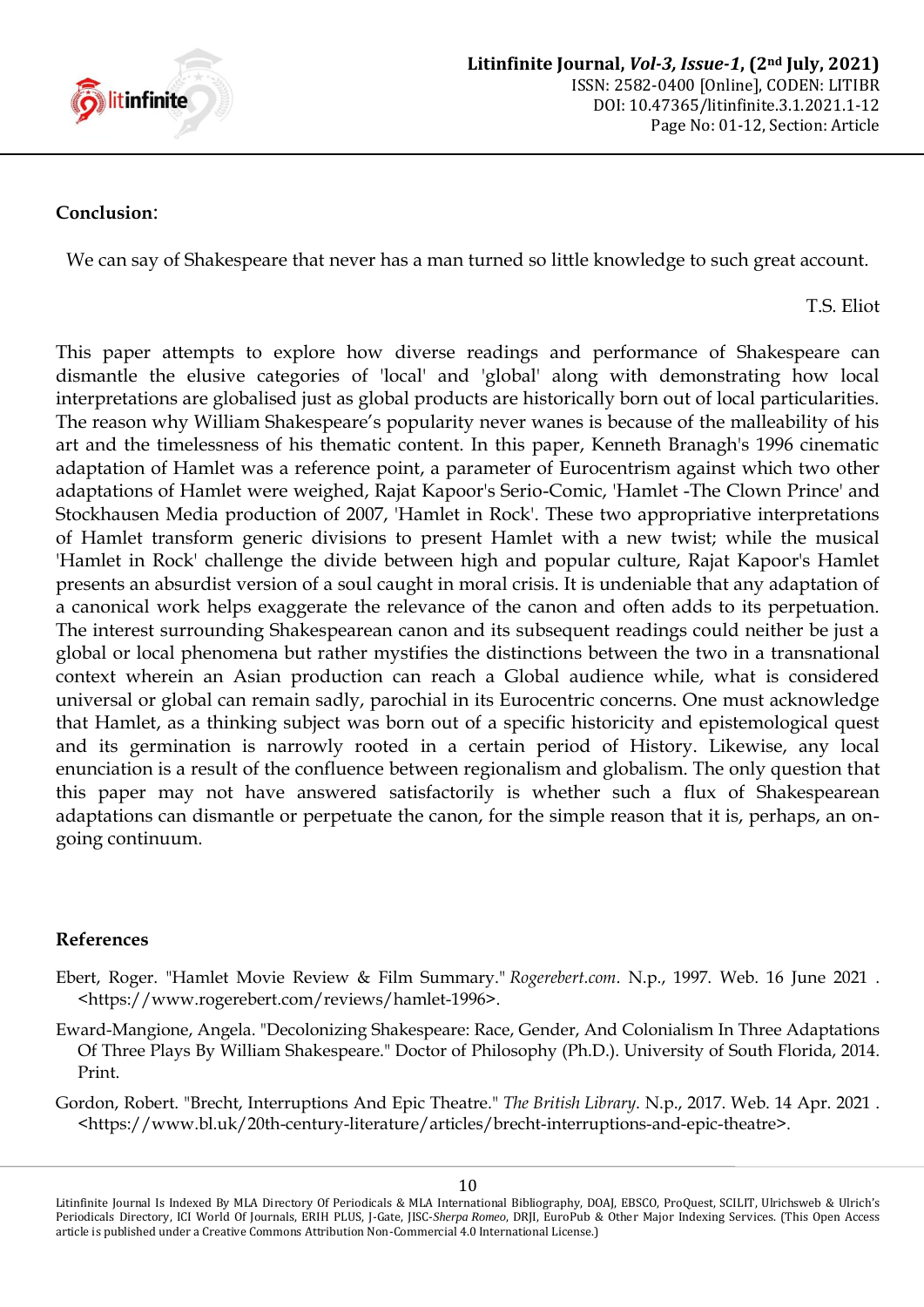

- <span id="page-10-8"></span>Hickling, Alfred. "Hamlet The Clown Prince – Review." *The Guardian* 2011. Web. 20 Apr. 2021 . <https://amp.theguardian.com/stage/2011/mar/09/hamlet-the-clown-prince-review>.
- <span id="page-10-4"></span>Shakespeare, William. *Hamlet*. Auckland, N.Z.: Floating Press, 2008. Print.
- Stockhausen Media Production. *Hamlet In Rock*. 2007. Web. 16 Mar. 2021 . <https://www.youtube.com/watch?v=aXNlxjJqCgo>.
- <span id="page-10-5"></span>Bevington, David. "Tragedy in Shakespeare"s Career." *The Cambridge Companion to Shakespearean Tragedy*. Ed. Claire McEachern. Cambridge: Cambridge UP, 2013. 51-70. Print.
- Burrow, Colin. "What Is a Shakespearean Tragedy?" *The Cambridge Companion to Shakespearean Tragedy*. Ed. Claire McEachern. Cambridge: Cambridge UP, 2013. 1-22. Print.
- Britannica, The Editors of Encyclopaedia. "Kenneth Branagh". Encyclopedia Britannica, 26 May. 2021, [<https://www.britannica.com/biography/Kenneth-Branagh. Accessed 7 July 2021.](https://www.britannica.com/biography/Kenneth-Branagh.%20Accessed%207%20July%202021)>
- <span id="page-10-1"></span>Kottman, Paul. A. "Why think about Shakespearean tragedy today?" *Cambridge Guide to Shakespeare Studies*, edited by Stanley Wells, Cambridge University Press, 1986. Print.
- <span id="page-10-9"></span>Kulkarni, Damini. "Hamlet: The Clown Prince. Imbuing sombre Shakespearean characters with joviality and colour". *Scroll.in*. 14 Dec. 2016. Web. 25 Apr. 2021. <https://amp.scroll.in/article/822110/hamlet-theclown-prince-imbuing-sombre-shakespearean-characters-with-joviality-and-colour>.Accessed 14 April 2021
- <span id="page-10-6"></span>Kwok, Kenneth. "The Comedy of the Tragic Clown". *The Flying Inkpot.com*. 26 Nov. 2009. Web. 25 April. 2021. <https://inkpotreviews.com/2009reviews/1126, haml, kk.xml>.Accessed 14 April 2021
- <span id="page-10-7"></span>Muthalaly, Shonali. "Bring on the Clowns: Hamlet - The Clown Prince". *The Hindu*. 7 Nov. 2016. Web. 24 Apr. 2021. <https://www.google.com/amp/s/www.thehindu.com/features/friday-review/theatre/Bringon-the-clowns-lsquoHamlet-mdash-The-Clown-Princersquo/article11632648.ece/amp/>. Accessed 14 April 2021
- Paster, Gail. K. "The tragic subject and its passions". *Cambridge Guide to Shakespeare Studies*, edited by Stanley Wells, UK: Cambridge University Press, 1986. Print.
- <span id="page-10-0"></span>Pettitt, Clare. "Shakespeare at the Great Exhibition of 1857". *Victorian Shakespeare Vol 2 Literature and Culture*, edited by Gail Marshall and Adrian Poole, London: Palgrave Macmillan, 2003. Print.
- <span id="page-10-3"></span>Sanders, Julie. *Adaptation and Appropriation*. London and New York: Routledge, 2016. Print.
- Straw, Will. "Characterizing Rock Music Culture: The Case of Heavy Metal." *Cultural Studies Reader*, edited by Simon During, Routledge, 1999. Print.
- Vashisht, Urvashi. "Hamlet". *Plays to See International Theatre Reviews.com.* 25 Mar. 2011. Web. 25 Apr. 2021. <https://playstosee.com/hamlet-clown-prince/>.Accessed 15 April 2021
- <span id="page-10-2"></span>Viswanathan, Gauri. *Masks of Conquest Literary Study and British Rule in India*. UK: Oxford University Press, 1989. Print.